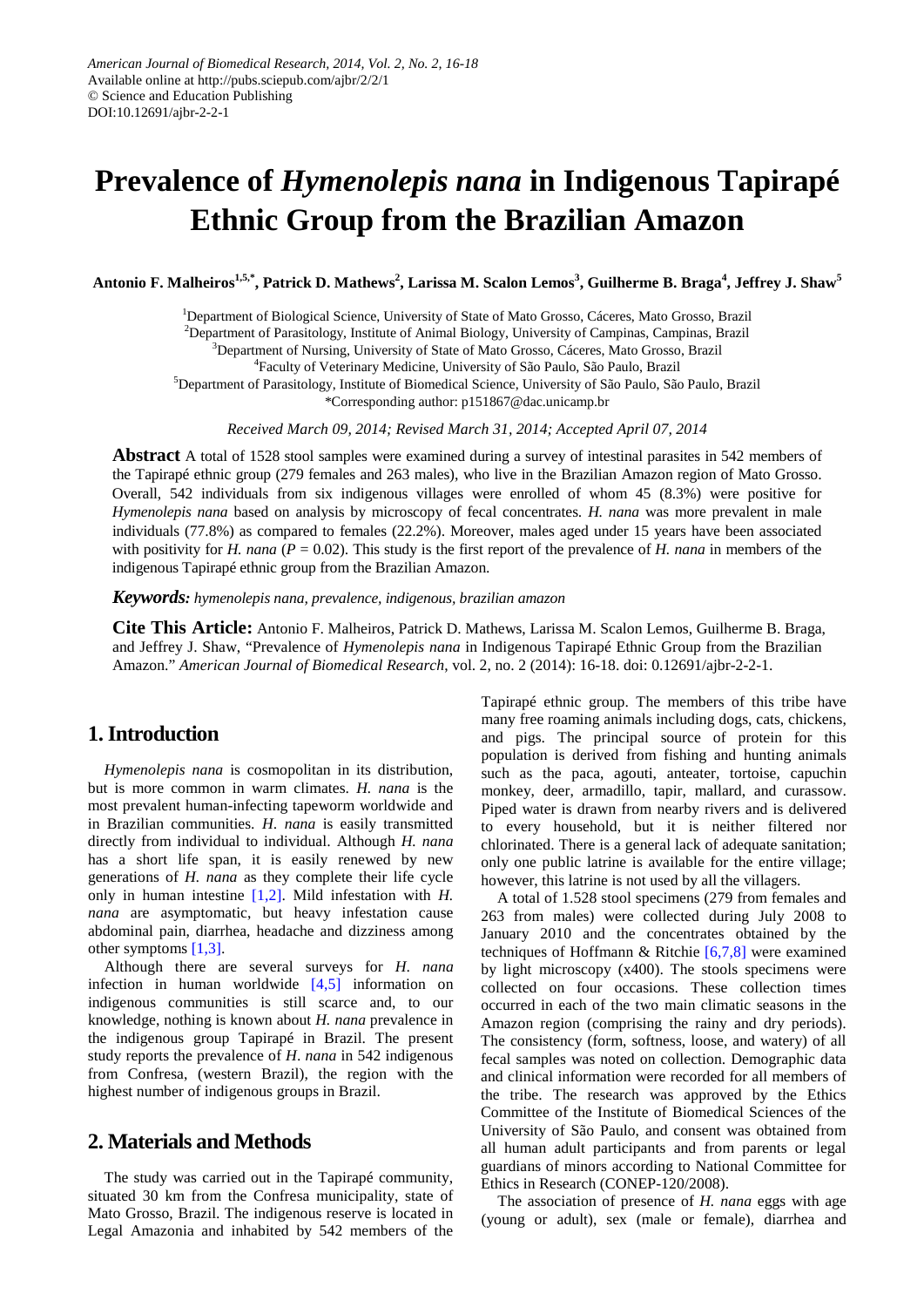abdominal pain was analyzed using Pearson's chi-square test and Fisher's exact tests. Differences were considered statistically significant when  $P < 0.05$ . Statistical analyses

were performed using SPSS 15.0 (Statistical Package for Social Science (SPSS) Inc.).

**Table 1. Prevalence of** *H. nana* **in members of the indigenous Tapirapé from the Brazilian Amazon**

<span id="page-1-1"></span>

| Gender and age group    | Individuals examined | H. nana     |      |         |
|-------------------------|----------------------|-------------|------|---------|
|                         |                      | Positive    | %    | P-value |
| Females $(< 15$ yr old) | 126                  |             | 5.6  | 0.02    |
| Males $(< 15$ yr old)   | 161                  | 30          | 18.6 |         |
| Females $(> 15$ yr old) | 153                  |             |      | 0.34    |
| Males $(>15$ yr old)    | 102                  |             | 4.9  |         |
| Total                   | 542                  |             | 8.3  |         |
|                         |                      | .<br>$\sim$ | .    |         |

#### **3. Results**

Overall, 542 individuals from six indigenous villages were enrolled of whom 45 (8.3%) were positive for *H. nana* based on microscopy of fecal concentrates [\(Figure 1\)](#page-1-0). Hymenolepiasis was more common in males (77.8%) than females  $(22.2\%)$   $(P < 0.05)$ . Males being under 15 years of age were associated with positivity for *H. nana* ( $P =$ 0.02) [\(Table 1\)](#page-1-1).

<span id="page-1-0"></span>

**Figure 1**. Eggs of H. nana examined in fecal concentrates observed by light microscopy (x400)

For a total of 45 individuals infested with hymenolepiasis symptoms such as diarrhea, abdominal pain were reported [\(Table 2\)](#page-1-2). Other symptoms associated with *H. nana* infestation were weakness, headache and vomiting. Significant association with diarrhea was noted in individuals infected with *H. nana* ( $P < 0.05$ ).

**Table 2. Symptoms associated with H. nana infestation in members of the indigenous Tapirapé from the Brazilian Amazon**

<span id="page-1-2"></span>

| Symptoms           | Individual infected $(n=45)$ | P-value |
|--------------------|------------------------------|---------|
| Diarrhea $(\%)$    | 88.8 (40/45)                 | 0.001   |
| Abdominal pain (%) | 20.0(9/45)                   | 0.632   |
| Headache (%)       | 11.1(5/45)                   | 0.742   |
| Vomiting (%)       | 4.4 (2/45)                   | 0.965   |

## **4. Discussion**

Currently in Brazil important social problems directly impact in quality restrictions of public health. These problems contribute to an increased incidence of infectious and parasitic diseases, especially in populations without access to adequate sanitation, revealing the degree of environmental contamination by potential human pathogens [\[9\].](#page-2-3) Indeed, previous studies on intestinal parasite in Brazil have shown that these parasites are

important causes of morbility among indigenous groups of Amazonia [\[10\].](#page-2-4) However, this is the first epidemiological study of *H. nana* in members of the indigenous Tapirapé ethnic group from the Brazilian Amazon region.

The infection rate with *H. nana* in the indigenous Tapirapé was high (8.3%). The rate of infestation in the present study is similar to the reported in other studies in indigenous communities in Brazil, for instance in Suruí Indians (29.5%) and in the ethnic group Karitiana (10.8%) from State of Rondônia, in Maxakali Indians, from State of Minas Gerais (18.16%), in members of the ethnic group Kaigàng from State of Pará (31.7%) and in children from the Xingu Indian Reservation (28.5%) [\[10,11,12,13,14\].](#page-2-4) Our results are also in agreement with studies performed in other parts of the world  $[15,16]$ .

This high prevalence of infestation in the present study could be related to a number of factors such as poor hygiene, inadequate sanitation, overcrowding (approximately 20 people per household), low education, and low socioeconomic status [\[9,17\].](#page-2-3) Another important factor which affects the prevalence of *H. nana* is the presence of asymptomatic people in the community (8% approximately) who can be considered as the main source of infection through continuously excreting the eggs with their stools  $[1,2]$ . It is known, that in natural situations the great majority of infestation occur as a result of fecal contamination of food or water by humans, usually children, excreting viable eggs [\[2,18\].](#page-2-6)

In the present study a relationship between sex of the host and *H. nana* infestation was calculated and it was observed that in 263 male, 35 (13.3%) were infested with *H. nana* and in 279 female, 10 (3.6%) were infested with the same parasite. The results described here are in accordance with Tasawar et al. [\[3\]](#page-2-7) who reported higher prevalence in children-males (2.1%) than in females (1.4%) between the ages of 4 days to 10 years in the city of Multan, Pakistan. Huda-Taher [\[19\]](#page-2-8) reported that the individual males between ages of 1-5 years were mainly infested (70%) than female (30%) in Abu-Ghraib city, Iraq, and Diaz et al. [\[16\]](#page-2-9) reported, that in children of Yukpa ethnia in Toromo, Zulia State, Venezuela, males (85.7%) were mostly infect by *H. nana* than females (80.1%). According to Washburn et al. [\[20\]](#page-2-10) the heterogeneous nature of sex chromosomes in males causes sex differences in parasite resistance and thus sex steroids may directly affect parasites growth, development and may influence immune response. Indeed, levels of immunoglobulins, including IgG, IgM, and IgA are higher in females than in males [\[21\].](#page-2-11) Furthermore, Matsuzawa et al. [\[22\]](#page-2-12) suggest that the expulsion of *Vampirolepis nana* is closely associated with the appearance of parasite-specific IgA.